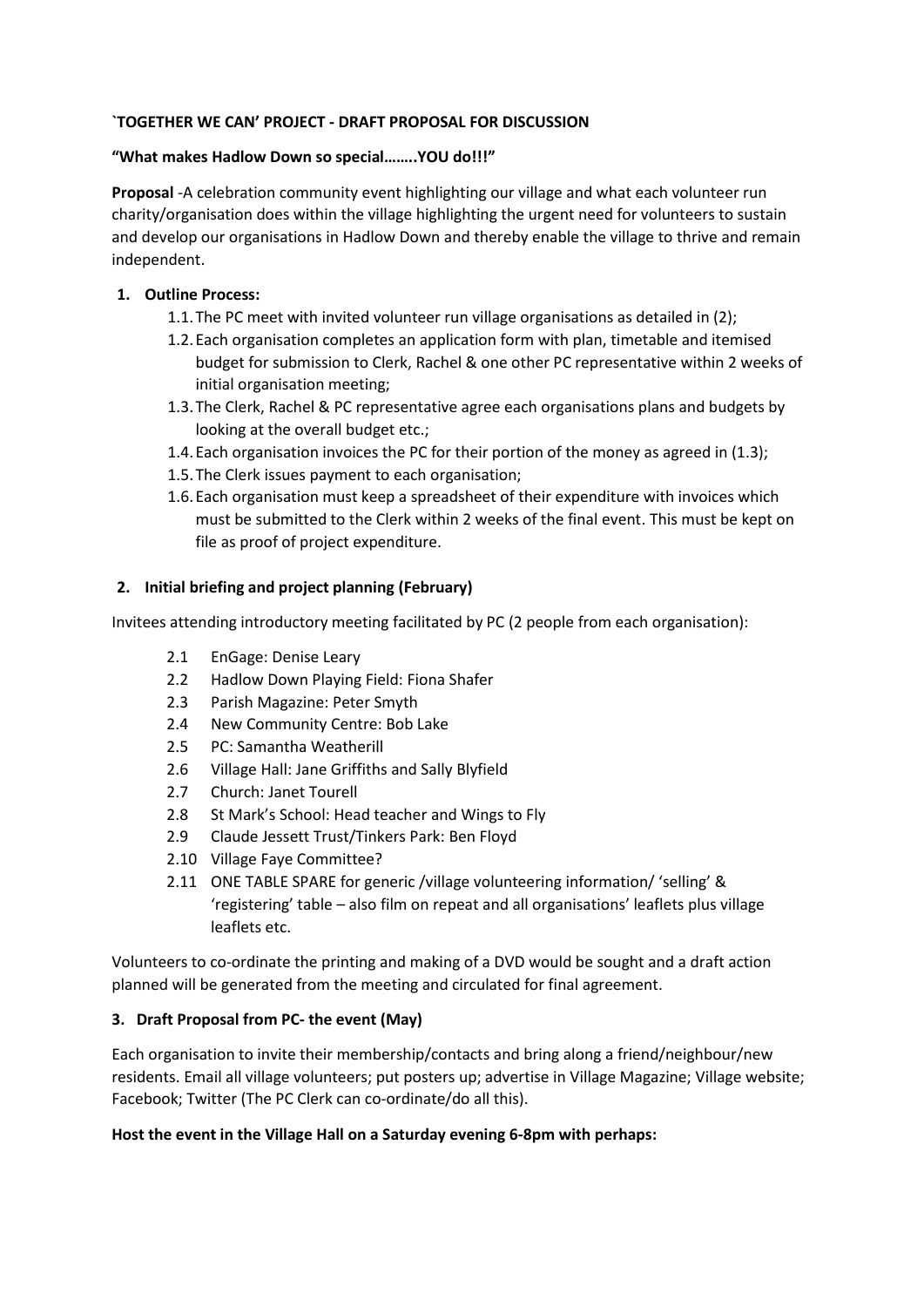- Wine Raffle-each organisation donates 2 bottles (Ist prize 10 bottles, second prize 6 bottles,  $3^{rd}$ prise 2 bottle);
- Volunteering brief film 6 mins (we make a local film and do interviews with photo montage or a YouTube one);
- Speakers 3.5 min max for each organisation with stop buzzer;
- Displays;
- Nibbles;
- Music/entertainment;
- A compare for the event;
- Drinks (do we need an alcohol license or if it's a private event is this n/a?).

Invite to the event and Leaflet to all homes- what's available in the village and details for each organisation.

#### **Each organisation to detail:**

- What the organisation does in the village;
- What the future holds with and without volunteers;
- The fun a volunteer can have by volunteering;
- What types of volunteering that each organisation needs e.g: admin; accounts; physical work; befriending vulnerable etc.;
- what type of commitment- how often and how long?

Below are some of the reasons people choose to volunteer. For some it provides an opportunity to:

- give something back to an organisation that has impacted on a person's life, either directly or indirectly;
- make a difference to the lives of others;
- help the environment;
- help others less fortunate or without a voice;
- feel valued and part of a team;
- spend quality time away from work or a busy lifestyle;
- gain confidence and self-esteem;

For some, volunteering can be a route to employment, or a chance to try something new which may lead to a career change. From this perspective, volunteering can be a way of:

- gaining new skills, knowledge and experience;
- developing existing skills and knowledge;
- enhancing a CV;
- improving one's employment prospects;
- gaining an accreditation;
- using one's professional skills and knowledge to benefit others (usually described as pro bono).

For others, volunteering appeals because of its social benefits. These include:

- meeting new people and making new friends;
- a chance to socialise;
- getting to know the local community.